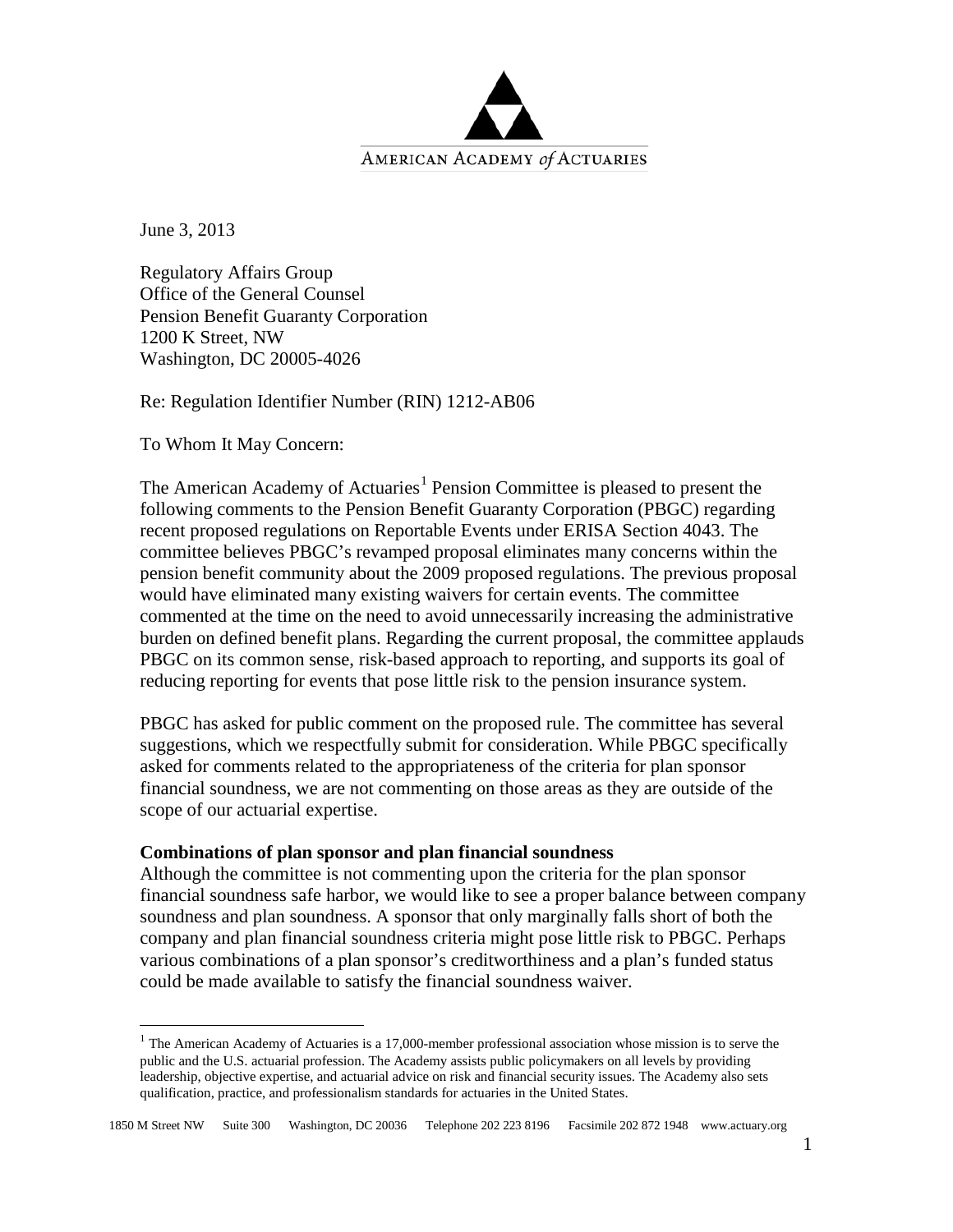### **Thresholds for plan financial soundness**

Under the proposed regulations, in order for a plan to be considered financially sound, it must be 100% funded on a termination liability basis or 120% funded on a premium liability basis. PBGC views a plan below those funding levels with a reportable event as posing a risk. Although it is true that PBGC's risk generally increases as funding levels decrease, we believe the proposed thresholds are too high. Very few sponsors would fund to these levels because if the plan sponsor later opted to undergo a standard termination – with no cost to PBGC – any surplus could only be retrieved after paying an onerous excise tax. The proposal would subject to reporting many plans that have higher than average funding levels and as such pose low risk to PBGC. Thus, in the spirit of balancing regulatory benefits with burdens on the public per Executive Order 13563, we urge PBGC to consider reducing the proposed thresholds.

## **Waivers that require information as of the last day of the prior year**

The following waivers in the proposed regulations are based on information that may not be available for reportable events that occur during the early part of a plan year.

- Plan sponsor financial soundness In order to qualify for this waiver, the plan sponsor (or the sponsor's highest level controlled group parent that is a US entity) must have positive net income for the two most recent fiscal years.
- Plan financial soundness A plan can qualify for this waiver if the plan had no unfunded plan termination liabilities as of the last day of the prior plan year.

To allow the plan sponsor to determine whether the waivers apply, the waivers should be modified to allow determination of the information as of a prior date. For example, in assessing plan sponsor financial soundness, instead of testing net income for the two most recent fiscal years, net income might be tested for the two most recent fiscal years for which net income has been determined. Similarly, in assessing plan financial soundness, the plan sponsor might be permitted to determine the unfunded plan termination liabilities as of a date earlier than the end of the prior year, such as up to three months prior to the end of the prior year.

# **Plan financial soundness based on premium liability for the current plan year**

The new waivers will permit many plan sponsors to avoid unnecessary reporting based on information already available to them at the start of the event year. But the plan's status may be based on information that is well over a year old, particularly for events occurring late in a plan year. For instance, a plan experiencing a reportable event in November, 2013 will determine its eligibility for the waiver based on its 2012 variable rate premium filing – which is based on assets and liabilities as of January 1, 2012.

We suggest that the plan financial soundness waiver be expanded to also cover plans that could meet the test based on current year premium information, if available, by the event date. This option can be made available regardless of whether the current year's PBGC premium has been filed (similar to termination liability, which need not be based on any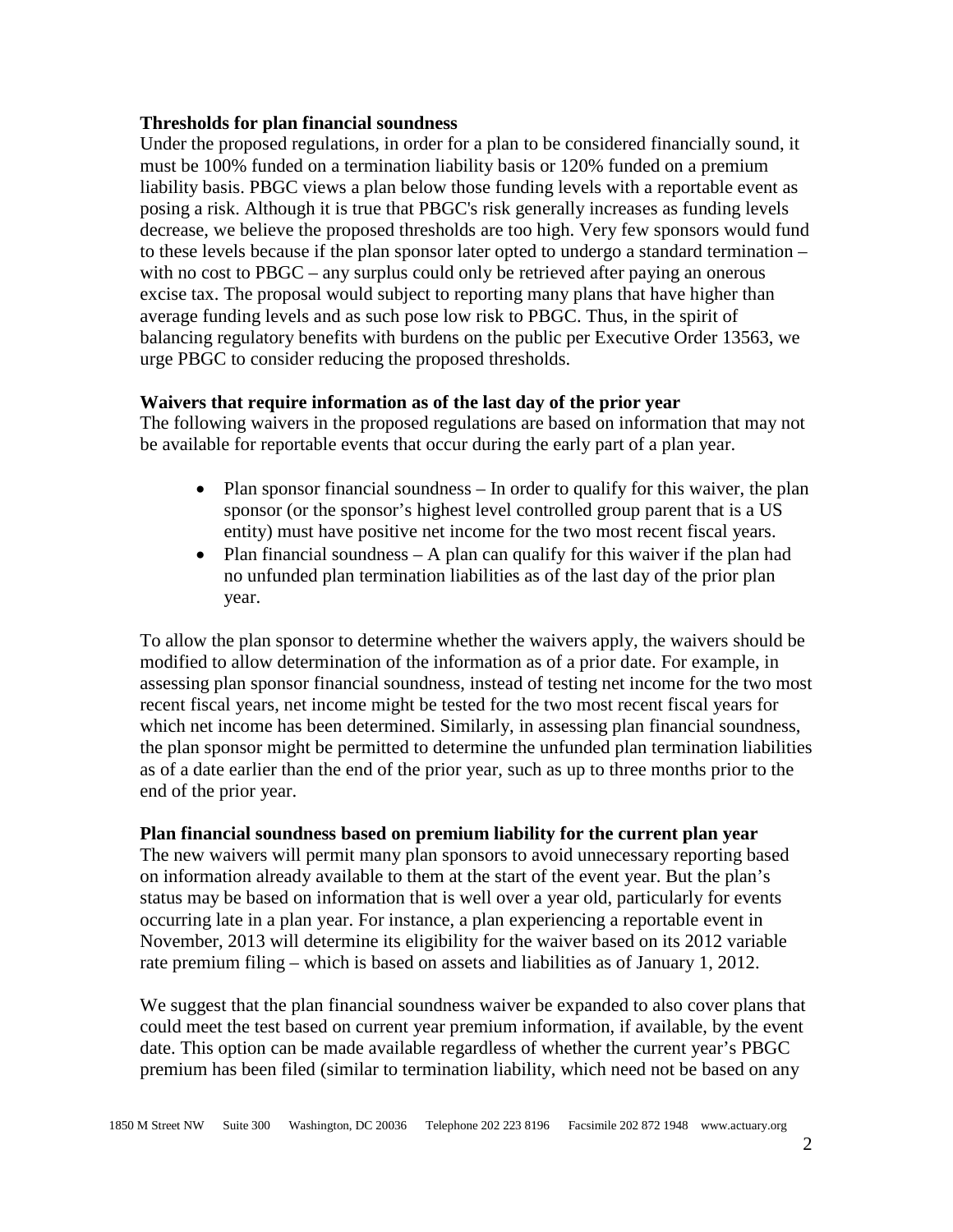filing), as long as the assets do not reflect any contributions past the date of the reportable event.

### **Failure to make timely funding balance elections**

The proposed regulations maintain the existing waiver for missed minimum funding requirements that are corrected within 30 days of the payment due date, and expand the small plan waivers that had previously been provided in technical updates. We suggest that an additional waiver be provided for contributions that are considered to be late solely because of the plan sponsor's failure to timely make a funding balance election.

Under PPA, a plan sponsor needs to notify the enrolled actuary and plan administrator in writing of an election to apply the funding balance to minimum funding requirements. If the election is not made by the contribution due date, the IRS deems it to be a late contribution. As such, a late funding balance use election is subject to reporting under §4043.25 relating to missed contributions (and possibly under §4043.81 relating to missed contributions with outstanding amounts exceeding \$1 million, as well).

Failure to make a required cash contribution may indicate that the sponsor is suffering financial difficulty. But PBGC has nonetheless waived reporting if the contribution is made within 30 days; in such cases, the late payment was likely due to administrative oversight. PBGC has noted in the preamble to the proposed regulations that it is persuaded "that missed contributions that are made up within 30 days do not generally pose excessive risk to the pension insurance system." The preamble also notes that IRS Form 5500 filings and PBGC Form 200 both provide other, independent sources of reporting for late contributions.

Similarly, a failure to make a contribution solely due to a late funding balance election should pose no risk to the PBGC or plan participants. The money to cover the minimum required contribution is already in the plan – it just has not been subtracted from the funding balance. In substance, this is simply a bookkeeping entry that has not yet been made. On its own, it does not signal a plan sponsor's financial distress nor a plan's imminent termination. As such, reporting of such an event should provide no value to PBGC.

Since there is no benefit to PBGC for requiring reporting in these cases, and the information will in any event be available through other means, we urge the PBGC to explicitly waive reporting for late funding balance elections, even for large plans and even if not corrected within 30 days. However, the waiver should only apply as long as the missed contribution is still correctable with a current funding balance election.

#### **Failure to make required contributions**

When a plan sponsor's unpaid balance of contributions to a plan (including interest) exceeds \$1,000,000, the statute requires notification to PBGC within ten days following the due date of the unpaid contribution. We are not aware of any provision for the PBGC to waive this notification requirement. However, while missing contributions may signal financial strain on a plan sponsor, there may be circumstances where the due date was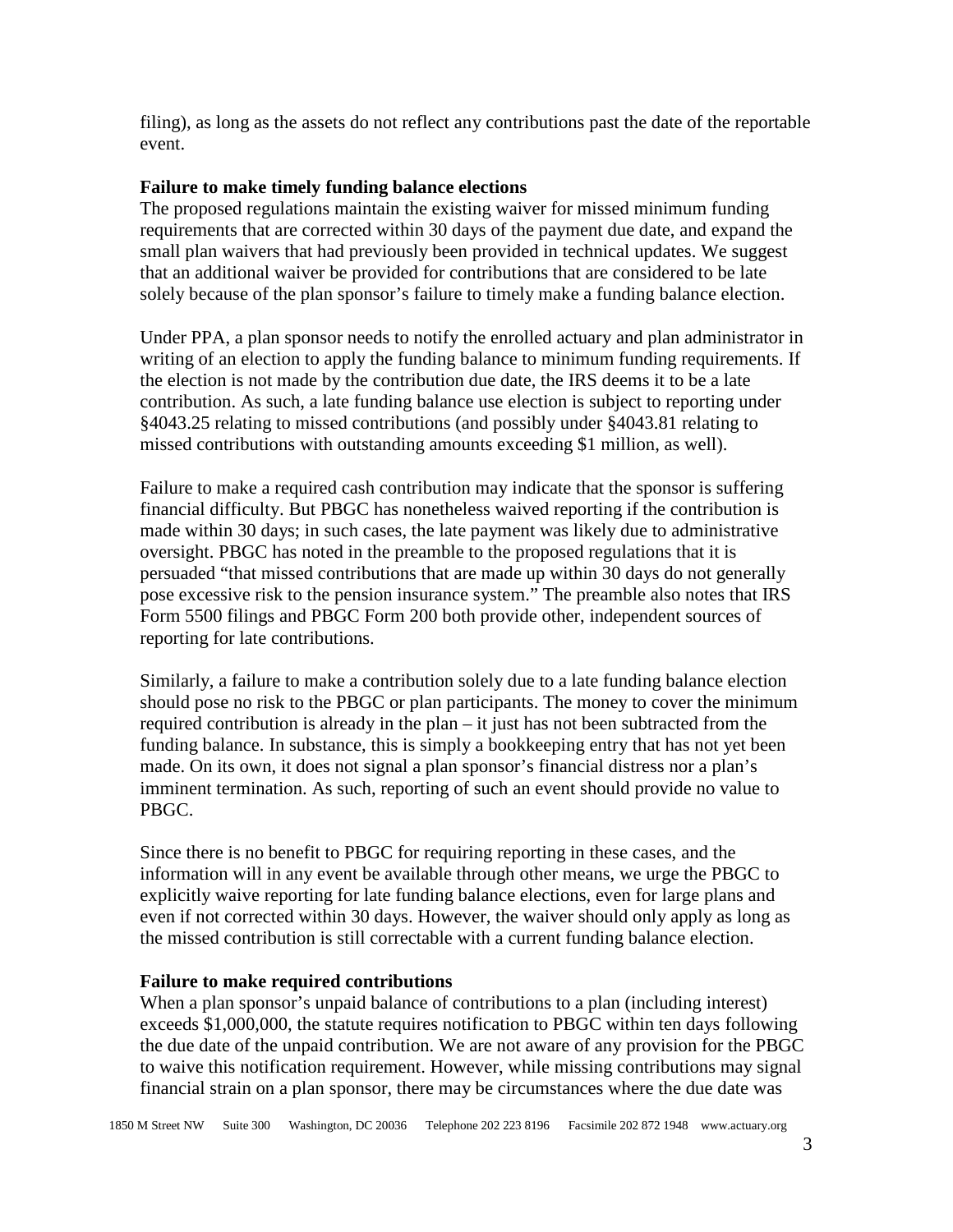missed due to simple administrative error, or situations beyond the plan sponsor's control (such as an error by the bank). To reduce onerous filings when there is no real risk to PBGC, we suggest that PBGC allow a simplified Form 200 filing under limited circumstances – such as when the missed contribution has been made by the due date of the Form 200 filing. This simplified Form 200 filing could also be limited to plan sponsors who have not missed any other contributions within a certain period of time. Of course, PBGC retains the right to ask for additional information if warranted.

#### **Multiple active participant reductions**

Current regulations sometimes require multiple reports to PBGC when active participant reductions occur in close succession. The 2009 proposed regulations provided a waiver if an active participant reduction had been reported in the previous year. In the preamble to that proposal, PBGC acknowledged that additional reporting was unnecessary because monitoring continues for an extended period after a report is filed. The 2013 proposed regulations eliminate that waiver because the new rules supposedly make it unnecessary. However, we believe the waiver for multiple reports should be reinstated because:

- Q&A 12 of the 2006 Blue Book posits a situation where the active participant count is reduced from 100 in one year to 50 the next, and remains at 50. The Q&A confirms that two separate reportable events have occurred – the first when the active count was reduced from 100 to 50 (more than a 20% reduction over one year), and the second one a year later (more than a 25% reduction over two years). We believe there should be a specific exemption in the newly proposed regulations that would preclude the need for multiple reports in this case.
- The new proposal includes three types of events: a single-cause event, a shortperiod event, and an attrition event. It is possible that two or more different types of events could occur in a year and require multiple reports. Here too a waiver might be appropriate because PBGC monitoring continues for an extended period after a report is filed. We also note that under the regulations as currently drafted, a reduction that requires a report as a single-cause event or a short-period event could require a second report as an attrition event; this duplicative reporting does not seem to provide any useful information to PBGC. At a minimum, we recommend the regulations clarify that in determining whether a second report is required, any reductions already reported should be disregarded.

As an alternative to reinstating the 2009 proposed waiver, PBGC could clarify how multiple events are to be handled.